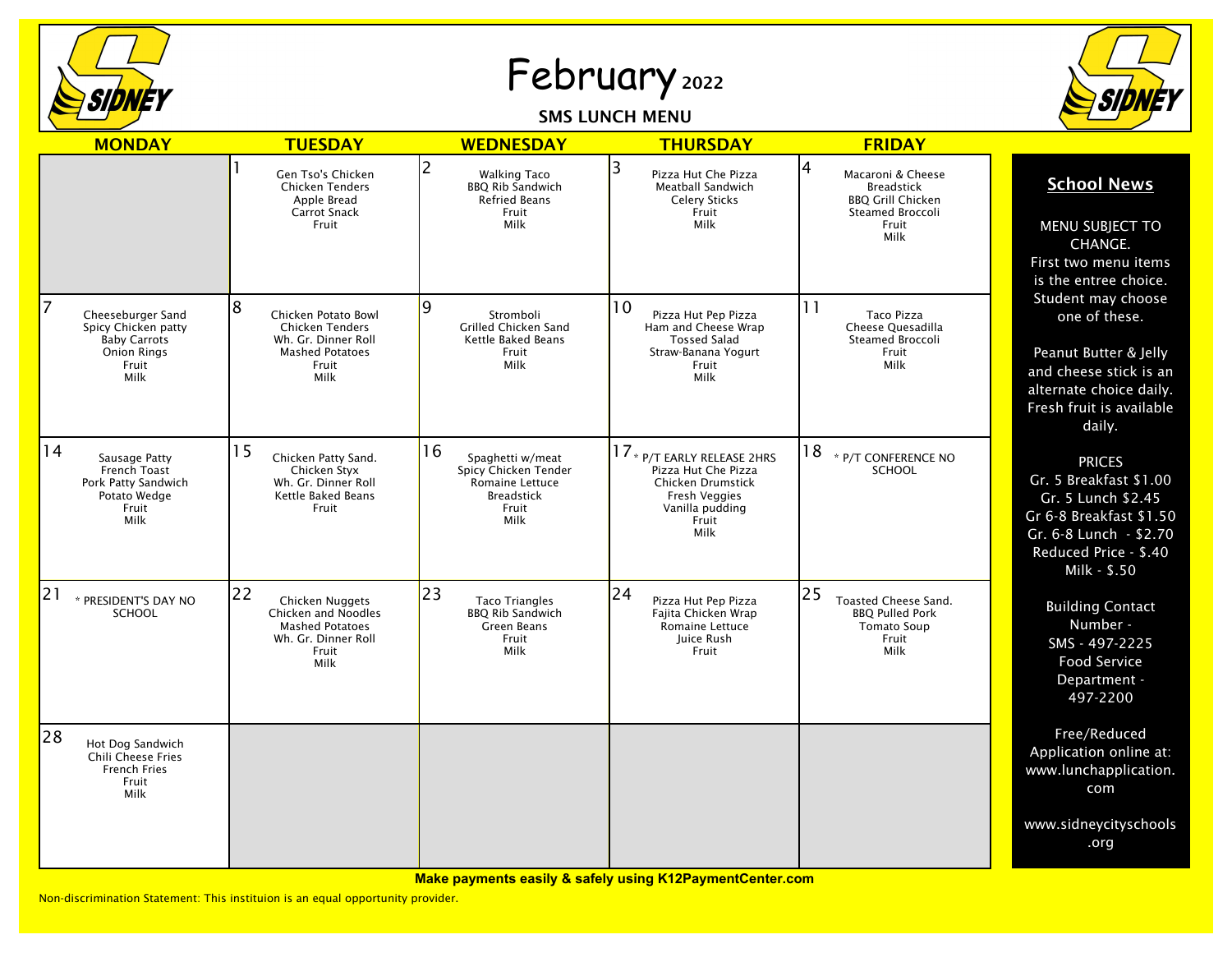| <b>Serving Date</b> | Recipe                                | <b>Allergens</b>                               |
|---------------------|---------------------------------------|------------------------------------------------|
| 02/01/2022          | R-0235 - Baby Carrots (Elem/MS)       | Milk, Eggs                                     |
|                     | R-0236 - Chicken Tenders              | Wheat, Soybeans                                |
|                     | R-0255 - Milk                         | Milk                                           |
|                     | R-0305 - Carrot Snack (MS)            | Milk, Eggs                                     |
|                     | R-0484 - Uncrustable (Elem/MS)        | Milk, Peanuts, Wheat, Soybeans                 |
|                     | R-0655 - Mini Krispie Treat           | Milk, Soybeans                                 |
|                     | R-0661 - Apple Bread                  | Milk, Eggs, Wheat, Soybeans, facility Nut FREE |
|                     | R-0767 - General Tso's Chicken        | Milk, Eggs, Wheat, Soybeans                    |
|                     | R-0815 - Nacho & Cheese               | Milk, Soybeans                                 |
| 02/02/2022          | R-0213 - Walking Taco                 | Milk, Soybeans (soy)                           |
|                     | R-0255 - Milk                         | Milk                                           |
|                     | R-0484 - Uncrustable (Elem/MS)        | Milk, Peanuts, Wheat, Soybeans                 |
|                     | R-0486 - BBQ Rib Sandwich (MS)        | Milk, Wheat, Soybeans                          |
|                     | R-0657 - Pizza Hut Cheese Pizza       | Milk, Wheat                                    |
|                     | R-0687 - Cheddar cheese curls         | Milk                                           |
| 02/03/2022          | R-0217 - Popcorn Chicken              | Wheat, Soybeans                                |
|                     | R-0255 - Milk                         | Milk                                           |
|                     | R-0275 - Meatball Sandwich            | Milk, Wheat, Soybeans (soy)                    |
|                     | R-0297 - Wh. Gr. Dinner Roll          | Wheat                                          |
|                     | R-0484 - Uncrustable (Elem/MS)        | Milk, Peanuts, Wheat, Soybeans                 |
|                     | R-0657 - Pizza Hut Cheese Pizza       | Milk, Wheat                                    |
| 02/04/2022          | R-0240 - Macaroni & Cheese            | Milk, Eggs, Wheat                              |
|                     | R-0255 - Milk                         | Milk                                           |
|                     | R-0357 - Breadstick                   | Wheat                                          |
|                     | R-0484 - Uncrustable (Elem/MS)        | Milk, Peanuts, Wheat, Soybeans                 |
|                     | R-0663 - Bosco Breadsticks with sauce | Milk, Wheat                                    |
|                     | R-0763 - BBQ Grill Chicken            | Wheat, Soybeans                                |
|                     | R-0936 - Vanilla Ice cream-Hershey's  | Milk                                           |
| 02/07/2022          | R-0199 - Cheeseburger Sandwich        | Milk, Wheat, Soybeans                          |
|                     | R-0235 - Baby Carrots (Elem/MS)       | Milk, Eggs                                     |
|                     | R-0255 - Milk                         | <b>Milk</b>                                    |
|                     | R-0484 - Uncrustable (Elem/MS)        | Milk, Peanuts, Wheat, Soybeans                 |
|                     | R-0764 - Onion Rings                  | Milk, Wheat                                    |
|                     | R-0938 - Spicy Chicken patty Elem/MS  | Wheat, Soybeans                                |
| 02/08/2022          | R-0236 - Chicken Tenders              | Wheat, Soybeans                                |
|                     | R-0255 - Milk                         | Milk                                           |
|                     | R-0297 - Wh. Gr. Dinner Roll          | Wheat                                          |
|                     | R-0308 - Mashed Potatoes (Elem/MS)    | Milk                                           |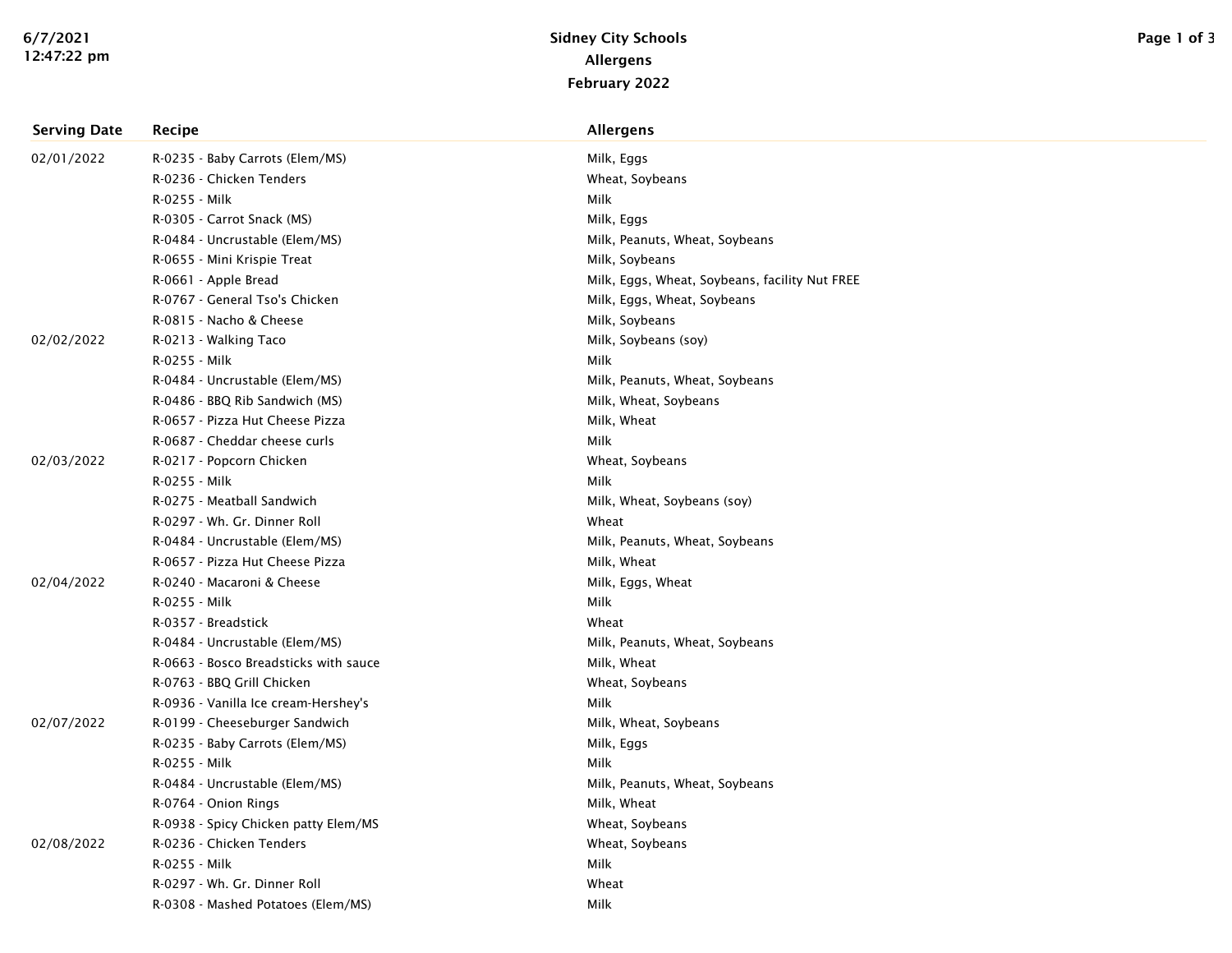| 02/08/2022 | R-0484 - Uncrustable (Elem/MS)          | Milk, Peanuts, Wheat, Soybeans                 |
|------------|-----------------------------------------|------------------------------------------------|
|            | R-0733 - Chicken Potato Bowl            | Milk, Wheat, Soybeans                          |
| 02/09/2022 | R-0255 - Milk                           | Milk                                           |
|            | R-0457 - Grilled Chicken on 3.5" bun    | Wheat, Soybeans                                |
|            | R-0484 - Uncrustable (Elem/MS)          | Milk, Peanuts, Wheat, Soybeans                 |
|            | R-0656 - Pizza Hut Pep Pizza            | Milk, Wheat                                    |
|            | R-0719 - Vanilla pudding                | Milk                                           |
|            | R-0812 - Stromboli                      | Milk, Wheat, Soybeans                          |
| 02/10/2022 | R-0205 - Sweet Potato Fries             | Soybeans                                       |
|            | R-0255 - Milk                           | Milk                                           |
|            | R-0459 - Ham and cheese wrap            | Milk, Wheat, Soybeans                          |
|            | R-0484 - Uncrustable (Elem/MS)          | Milk, Peanuts, Wheat, Soybeans                 |
|            | R-0520 - Strawberry-Banana Yogurt       | Milk                                           |
|            | R-0656 - Pizza Hut Pep Pizza            | Milk, Wheat                                    |
|            | R-0660 - Breakfast Sandwich             | Milk, Eggs, Wheat, Soybeans                    |
| 02/11/2022 | R-0255 - Milk                           | Milk                                           |
|            | R-0288 - Taco Pizza                     | Milk, Wheat, Soybeans                          |
|            | R-0484 - Uncrustable (Elem/MS)          | Milk, Peanuts, Wheat, Soybeans                 |
|            | R-0678 - Cheese Quesadilla              | Milk, Wheat, Soybeans                          |
| 02/14/2022 | R-0255 - Milk                           | Milk                                           |
|            | R-0259 - Hot Dog Sandwich               | Wheat                                          |
|            | R-0335 - French Toast                   | Milk, Eggs, Wheat, Soybeans                    |
|            | R-0424 - Pork Patty Sandwich (MS)       | Eggs, Wheat, Soybeans (soy)                    |
|            | R-0484 - Uncrustable (Elem/MS)          | Milk, Peanuts, Wheat, Soybeans                 |
| 02/15/2022 | R-0255 - Milk                           | Milk                                           |
|            | R-0258 - Chicken Nuggets                | Wheat, Soybeans (soy)                          |
|            | R-0297 - Wh. Gr. Dinner Roll            | Wheat                                          |
|            | R-0358 - Chicken Patty Sand. (Elem/MS)  | Wheat, Soybeans                                |
|            | R-0390 - Chicken Fingers (Fryz)         | Wheat, Soybeans                                |
|            | R-0484 - Uncrustable (Elem/MS)          | Milk, Peanuts, Wheat, Soybeans                 |
|            | R-0661 - Apple Bread                    | Milk, Eggs, Wheat, Soybeans, facility Nut FREE |
| 02/16/2022 | R-0255 - Milk                           | Milk                                           |
|            | R-0261 - Spaghetti with Meat Sauce      | Wheat                                          |
|            | R-0279 - Spicy Chicken Tenders          | Wheat, Soybeans                                |
|            | R-0357 - Breadstick                     | Wheat                                          |
|            | R-0484 - Uncrustable (Elem/MS)          | Milk, Peanuts, Wheat, Soybeans                 |
|            | R-0657 - Pizza Hut Cheese Pizza         | Milk, Wheat                                    |
|            | R-0937 - Cotton Candy ice cre-Hershey's | Milk                                           |
| 02/17/2022 | R-0255 - Milk                           | Milk                                           |
|            | R-0289 - Taco Triangles (Elem/MS)       | Milk, Wheat, Soybeans                          |
|            | R-0484 - Uncrustable (Elem/MS)          | Milk, Peanuts, Wheat, Soybeans                 |
|            | R-0657 - Pizza Hut Cheese Pizza         | Milk, Wheat                                    |
|            | R-0719 - Vanilla pudding                | Milk                                           |
|            | R-0789 - Chicken Drumstick              | Wheat                                          |
| 02/22/2022 | R-0200 - Chicken & Noodles              | Milk (Dairy), Wheat, Soybeans                  |